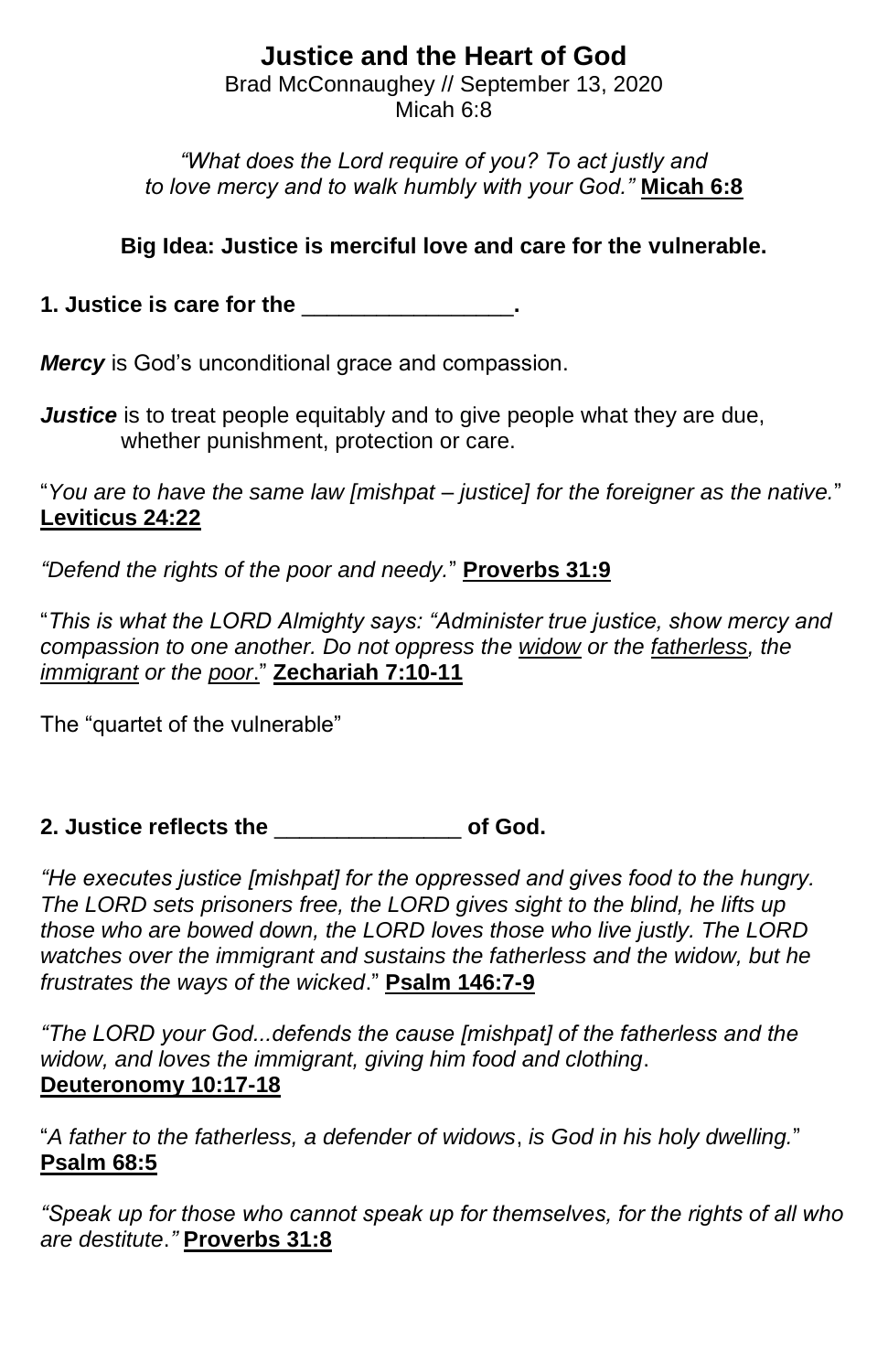### **3. Justice is the** \_\_\_\_\_\_\_\_\_\_\_\_\_\_\_\_\_\_\_\_ **of God's people.**

*"The Spirit of the Lord is on me, because he has anointed me to preach good news to the poor. He has sent me to proclaim freedom for the prisoners and recovery of sight for the blind, to release the oppressed, to proclaim the year of the Lord's favor."* **Luke 4:18-19**

*"Go back and report to John what you have seen and heard: The blind receive sight, the lame walk, those who have leprosy are cured, the deaf hear, the dead are raised, and the good news is preached to the poor."* **Luke 7:22**

*"Religion that God our Father accepts as pure and faultless is this: to look after orphans and widows in their distress and to keep oneself from being polluted by the world."* **James 1:27**

*"What does the Lord require of you? To act justly and to love mercy and to walk humbly with your God."* **Micah 6:8**

#### **How will you respond?**

- 1. Examine your heart and mind Are you humbly open to learn?
- 2. Educate yourself -Immerse yourself in God's Word -Read *Generous Justice* by Tim Keller *Be the Bridge* by Latasha Morrison -Go to the Chalmers Center at Chalmers.org and read articles -Take Poverty 101 class
- 3. Engage/form relationships with those who are in the vulnerable classes of society.
- 4. Create your own Compassion Fund in your family budget.
- 5. Volunteer at the Compassion Center, Everett/Union Gospel Mission, Pathway for Women, speak up for the vulnerable…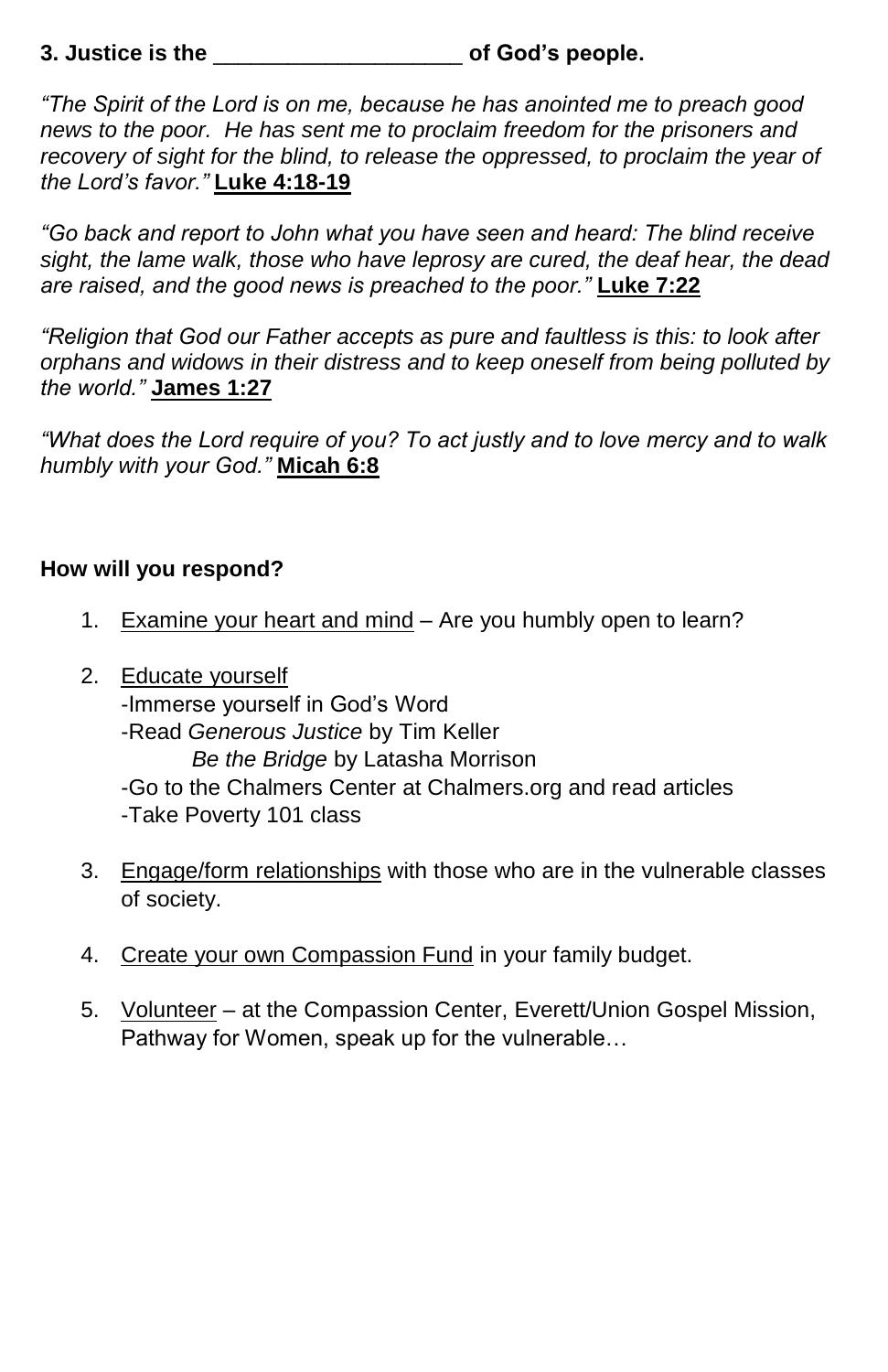# **Sermon questions**

Use these questions to discuss the sermon from Sunday, focusing on how you can **grow** as an everyday follower of Jesus and how you can **go** accomplish what Jesus calls you to do.

1. Have someone read **Jeremiah 22:3**. How would you define justice? How does this verse help inform the biblical concept of justice?

2. Have someone read **Micah 6:6-8**. The Lord requires of his people that they **act justly, love mercy, and walk humbly with Him.** Which of these is easiest for you and which is most difficult?

3. Brad encouraged us that having humility in tough conversations means being willing to say, "My thinking on this might be wrong" and listening to others even when we disagree. Around what topics is it most difficult for you to adopt this humble attitude?

4. Have someone read **James 4:6. Why** is humility so important to God and how can you grow in humility so as not to be someone whom God resists?